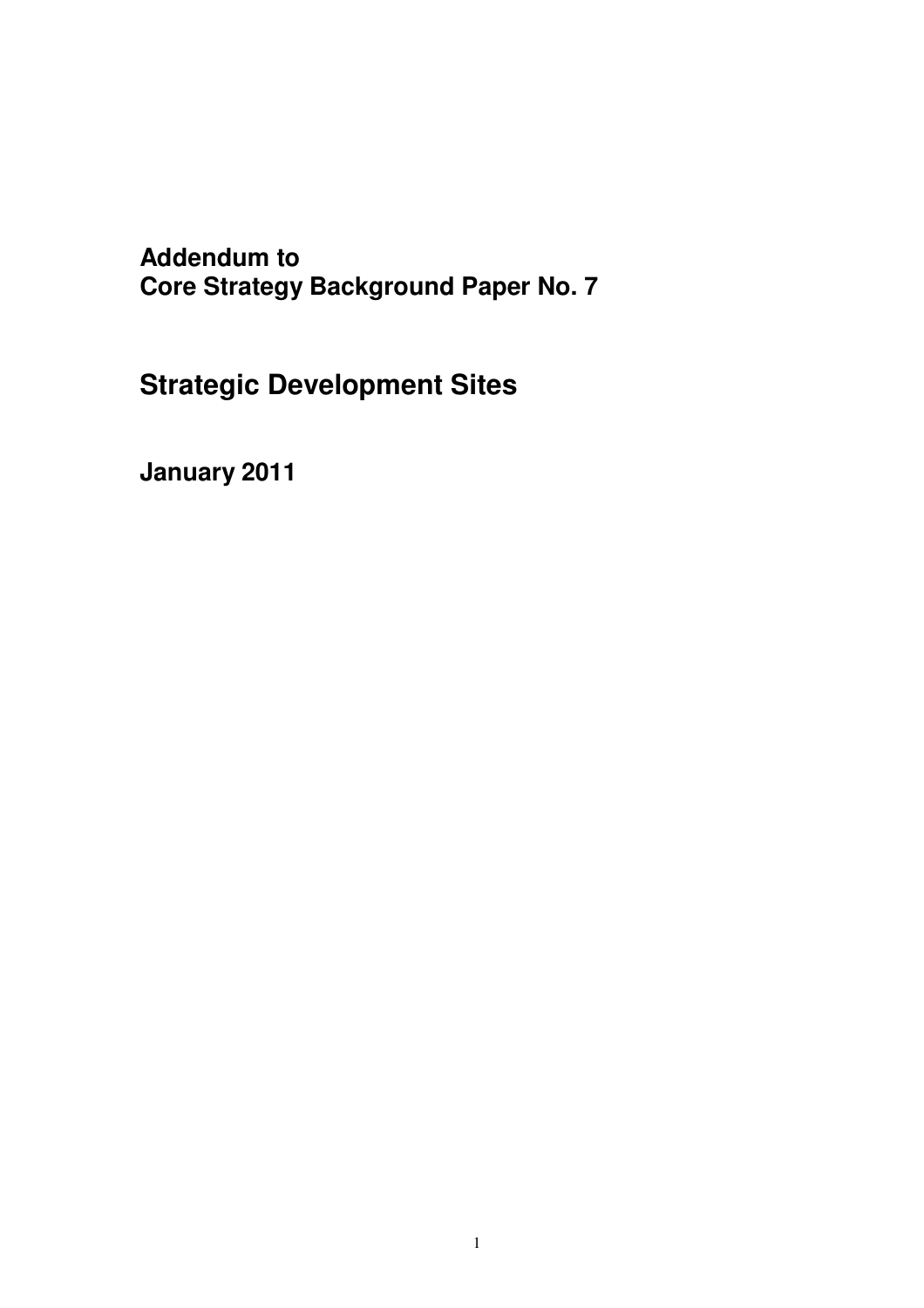*\_\_\_\_\_\_\_\_\_\_\_\_\_\_\_\_\_\_\_\_\_\_\_\_\_\_\_\_\_\_\_\_\_\_\_\_\_\_\_\_\_\_\_\_\_\_\_\_\_\_\_\_\_\_\_\_\_\_\_\_\_\_\_\_\_\_\_\_\_\_\_\_\_\_*

#### **Introduction**

- A1 Following consideration of the response to consultation on the Draft Core Strategy the Council confirmed the allocation of Strategic Development Sites at Olympia Park (Sites D and G ), and Cross Hills Lane (Site A).
- A2 This was however subject to the satisfactory resolution of outstanding highways and flood risk issues, and ensuring that schemes were viable and deliverable.
- A3 Further consultation with landowners and technical bodies has therefore been undertaken in order to resolve these issues.

### **Highways**

- A4 Previous traffic modelling Option studies<sup>1</sup> commissioned by North Yorkshire County Council indicates that the combined traffic impact of developing Olympia Park and Cross Hills Lane would increase town centre congestion. In particular the Gowthorpe/Scott Road and the Selby Swingbridge signalled junctions would be operating over capacity, and would require mitigation.
- A5 North Yorkshire County Council have subsequently announced proposals to upgrade the Gowthorpe/Scott Road junction, and have agreed in principle to an improvement scheme<sup>2</sup> for the Selby Swingbridge junction put forward by consultants acting on behalf of the landowners.
- A6 This scheme, which impacts marginally on the design of the Swingbridge flood defences, is also acceptable to the Environment Agency.

## **Flood Risk**

- A7 Following publication of the Level 2 Strategic Flood Risk Assessment (February 2010), the Environment Agency released an update to the flood map for Selby. This reveals that Selby and surrounding land, is now affected by a higher probability of flooding, although the presence of modern flood defences reduces the risk of flooding to a low residual risk, for example resulting from failure of the defences rather than overtopping. Strategic Development Site Options are now affected by a higher probability of flooding (Sites A, B, E and F), or remain at the same level of risk as previously (Sites C and D).
- A8 As a number of changes had also been made to the District housing requirement and the planned spatial distribution of development (after consultation on the Draft Core Strategy), the Council undertook a review of the PPS25 Sequential Test.<sup>3</sup>

<sup>1</sup> Phase 1 and Phase 2 Options Testing undertaken by Jacobs Consultancy

<sup>&</sup>lt;sup>2</sup> Swingbridge Junction Study (July 2010) undertaken by Aecom Transportation

<sup>&</sup>lt;sup>3</sup> Published as an addendum to the PPS 25 Sequential Test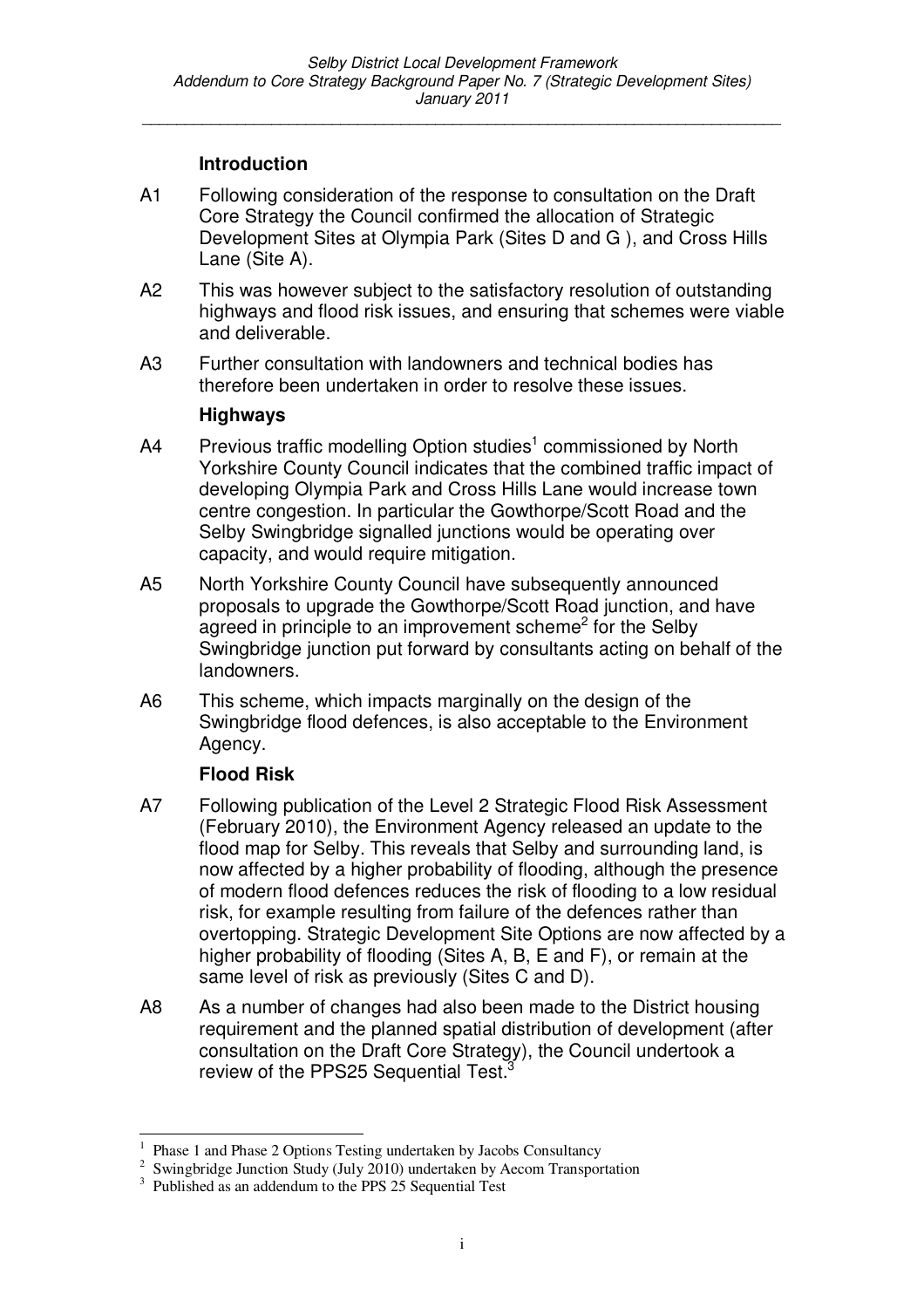*\_\_\_\_\_\_\_\_\_\_\_\_\_\_\_\_\_\_\_\_\_\_\_\_\_\_\_\_\_\_\_\_\_\_\_\_\_\_\_\_\_\_\_\_\_\_\_\_\_\_\_\_\_\_\_\_\_\_\_\_\_\_\_\_\_\_\_\_\_\_\_\_\_\_*

- A9 This concluded that the preferred strategy of concentrating growth in Selby remains appropriate, and that sufficient capacity is available to accommodate the revised Selby housing requirement on a combination of medium and high flood risk sites, including strategic development sites.
- A10 It was further concluded that Sites A and D remain the most sustainable residential options.
- A11 In view of the fact that a much larger area of land at Cross Hills Lane is now within Flood Zone 3 (high flood risk) it was considered necessary to review the Level 2 SFRA for this site.
- A12 The Level 2 Review<sup>4</sup>, identifies two potential sources of flooding, associated with a potential breach in the Selby flood defences and secondary flooding attributable to 'backing up' of Selby Dam, caused for example through a pump failure.
- A13 While the flood levels and extents are greater than the previous flood map, the Environment Agency acknowledge that the hydraulic modelling used to identify areas benefitting from flood defences in Selby (and theoretically those at greatest risk) is of less value for the purpose of the Level 2 Review and that the Cross Hills Lane site is more at risk of flooding from Selby Dam.
- A14 The review concludes that while the risk of flooding is insufficient to preclude development, the developable area of the site will be reduced because of the increased area of 'functional floodplain'. A site specific Flood Risk Assessment is also required in order to quantify the level of risk in more detail, including delineation of the floodplain, and to inform the layout of development.

#### **Viability and Deliverability**

A15 Subsequent to publication of the draft Core Strategy proposals, the Council has been working with the Homes and Communities Agency, ATLAS ( the Advisory Team for Large Applications) and landowners to help refine the Councils requirements for the development of the strategic site allocations. This includes identifying and rectifying gaps in the evidence, understanding remediation and infrastructure required in liaison with providers, and establishing the scale of developer contributions required.

#### Olympia Park

A16 Following an 'optioneering' exercise the development team acting on behalf of the landowners have produced a revised master plan and Delivery Framework Document<sup>5</sup>. This is accompanied by a high level economic viability assessment, identifying development and construction costs (including abnormal costs), remediation costs and

<sup>&</sup>lt;sup>4</sup> Published as an addendum to the February 2010 Level2 SFRA

<sup>5</sup> BOCM Pauls, Potter Group and Selby Farms Updated Masterplan and Delivery Framework Document, November 2010 - published as a separate piece of evidence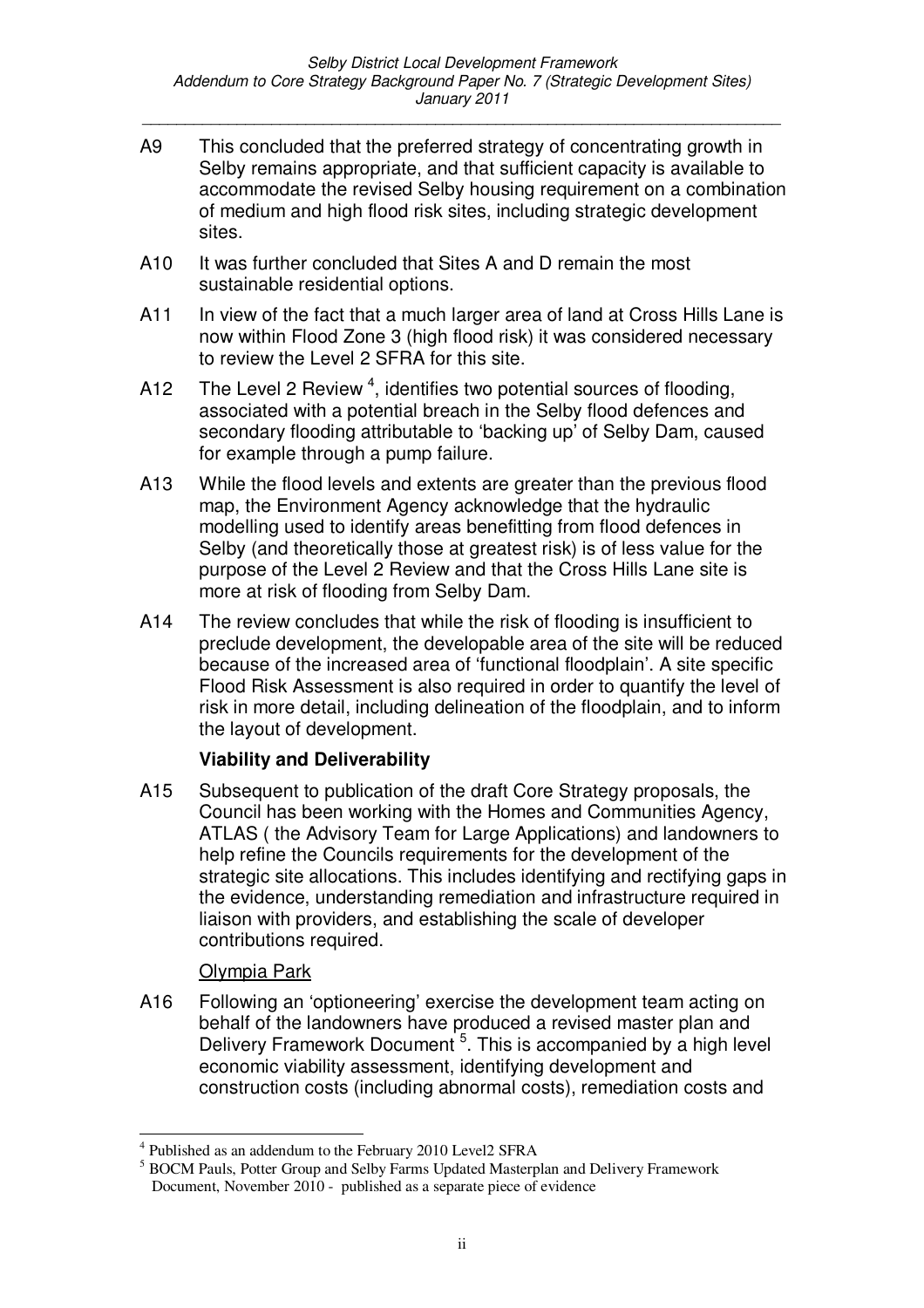*\_\_\_\_\_\_\_\_\_\_\_\_\_\_\_\_\_\_\_\_\_\_\_\_\_\_\_\_\_\_\_\_\_\_\_\_\_\_\_\_\_\_\_\_\_\_\_\_\_\_\_\_\_\_\_\_\_\_\_\_\_\_\_\_\_\_\_\_\_\_\_\_\_\_* anticipated up lift in land values for different land use types and phases of development.

- A17 On the advice of the District Valuer who has scrutinised the assessment on behalf of the Council, the scheme is considered to be physically and commercially viable, and will create a positive land value with a surplus available for funding infrastructure and other requirments.
- A18 Other outcomes of the ongoing discussions are as follows
	- The landowners have entered into a 'co-operation agreement' to ensure the joint promotion of the site, continuing co-operation between themselves and with the public sector, agreement on future access arrangements and delivery of the scheme through joint planning applications.
	- There are no insurmountable physical, environmental, land ownership, land use or investment constraints.
	- The scheme can deliver mixed housing and employment development in the short to medium term with phase one housing commencing in 2011/2012.
	- The masterplan will be reviewed in consultation with the local community and other stakeholders prior to granting of any planning consents
	- Future planning applications will be progressed through a development team approach/planning performance agreement with the Council

#### Cross Hills Lane

- A19 In order to help shape the development concept a 'visioning' exercise with key stakeholders and principle landowners, facilitated by ATLAS, was held in July 2010. This helped identify constraints and opportunities, and was used to produce a draft vision accompanied by a series of development objectives and an illustrative master plan.
- A20 Unfortunately while there is a general willingness on the part of landowners to co-operate with the Council in bringing the site forward, there is at the present point in time no formal landowner agreement to share risks and costs. Neither has an expression of interest been secured from a developer/housebuilder to become involved in the scheme.
- A21 It is also evident that further technical and development work is required in order to
	- Fully understand the flood risk affecting the site as identified in the addendum to the Level2 SFRA, which will require a site specific Flood Risk Assessment in order to establish the precise developable area (and reduced yield ) and site boundaries.
	- Demonstrate that the highway works required including a new